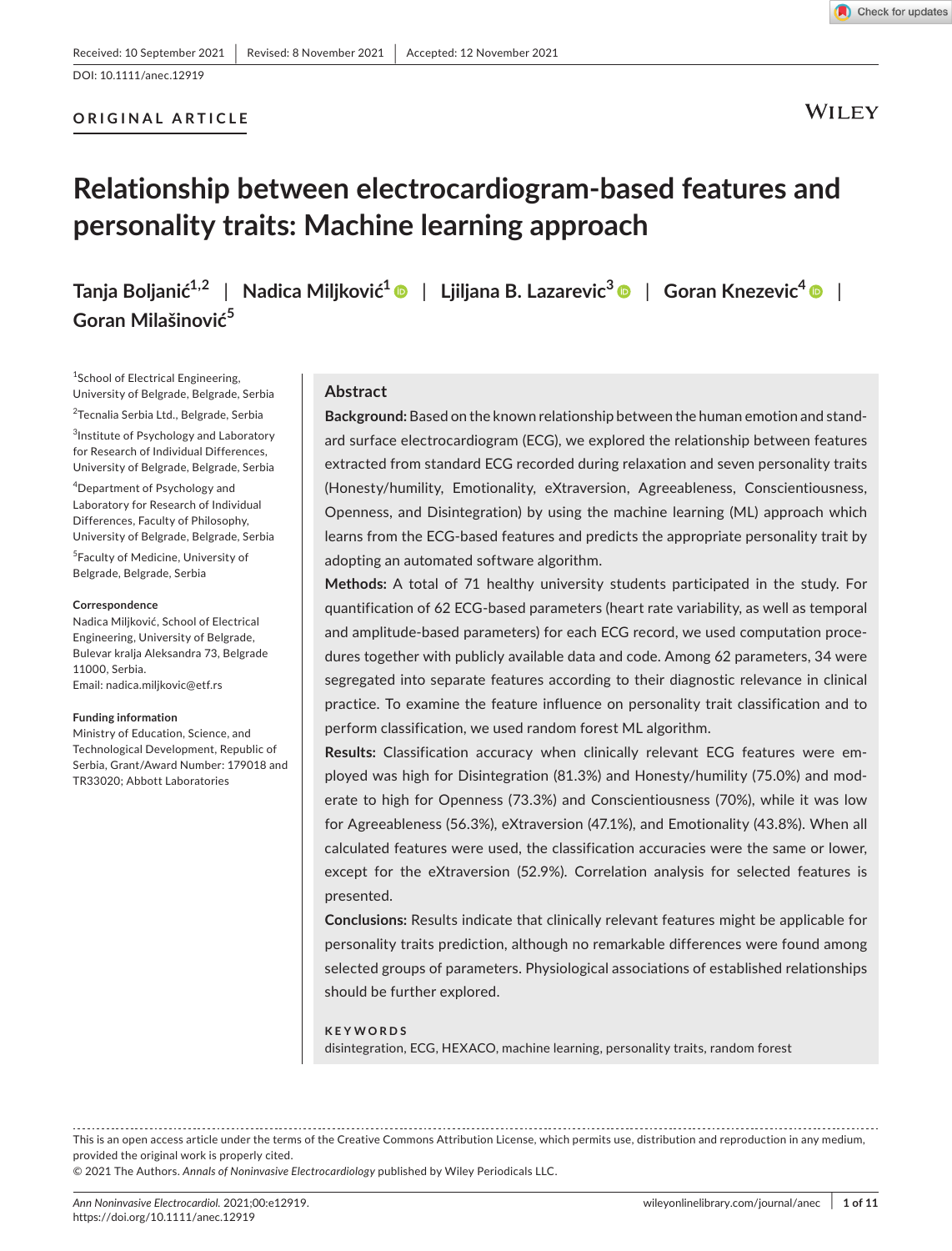# **1**  | **INTRODUCTION**

Electrocardiography (ECG) is a non-invasive clinical technique for monitoring electrical heart activity in cardiovascular diagnostics. Recently, the rich collection of non-traditional applications of ECGbased parameters emerged despite partial or incomplete comprehension of their relevance (Chen, 2018).

In this study, we explored the relationship between ECG-based parameters and personality traits, that is, stable patterns of emotion, motivation, cognition, and behavior (DeYoung, 2015). The most influential, contemporary models of personality postulate the existence of five (McCrae et al., 2005), six (HEXACO, Ashton et al., 2004), or seven broad traits (recently proposed by some authors, such as (Ashton & Lee, 2020; Knezevic et al., 2017)) subsuming many narrower ones in the lower level of hierarchy. These traits are found to be universal in humans (McCrae et al., 2005) and subhuman species (Gosling & John, 1999), longitudinally stable, with about 40% of their variability heritable (Vukasović & Bratko, 2015). Available evidence indicates that personality traits have profound relationships with peripheral physiology. A modular influence of brain structures implicated in personality traits, such as orbitofrontal and insular cortex, amygdala, hippocampal formation, and hypothalamus (Deckersbach et al., 2006; Depue & Collins, 1999; Koelsch et al., 2007; Panksepp, 1998), seems to be responsible for these relationships. In addition, data show connections between personality traits and peripheral organs and tissues through the autonomic, endocrine, and immune systems (Cloninger, 2000; Depue & Collins, 1999; Irwin, 2008). Therefore, due to the well-known and established influence of the autonomic nervous system on ECG, finding the connection between ECG signal and personality traits seems promising.

Available evidence showed that heart rate decreases and heart rate variability (HRV) increases with Extraversion (Brouwer et al., 2013), Neuroticism correlates with QT interval (Minoretti et al., 2006), and Agreeableness correlates with P, QRS, and T amplitude (Koelsch et al., 2012). Typically, the relationship between personality traits and physiological measures is investigated descriptively, that is, using correlations (Koelsch et al., 2007) or by trying to predict cardiac output with scores on personality questionnaires.

We used the supervised machine learning (ML) approach to examine this relationship. ML is a computer algorithm that automatically assigns traits to the input set of ECG-based features by going through the training and testing phase. The training phase is used for constructing an optimal model that learns from the available ECG features and corresponding traits, while the testing phase is used to evaluate ML performance. Here, we adopted random forest (RF) ML algorithm for trait classification and feature selection as it achieved high prediction accuracy in similar ECG-based investigations (Dissanayake et al., 2019; Melillo et al., 2015) and it is suitable for processing a large number of variables with complex interactions (Breiman, 2001; Strobl et al., 2009).

Random forest ML was applied on ECG-based features with proven clinical efficacy in diagnostics, that is, clinically relevant

features (Electrophysiology, 1996; Wagner et al., 2008) and on other parameters due to their attractive and practical characteristic as they are calculated from the local ECG extremes being more robust to noise than standard clinically relevant parameters (Arteaga-Falconi et al., 2016; Cabra et al., 2018) and have proven efficacy in previous studies (Cabra et al., 2018; Israel et al., 2005; Sansone et al., 2013; Shen et al., 2010).

# **1.1**  | **Aim of the study**

We test a novel approach for extracting ECG-based features related to personality traits with RF ML algorithm applied on 62 ECG-based parameters and investigate perceptible changes within intervals of parameters in healthy individuals, to detect the possible relationships between ECG and individual differences in personality traits. An exploratory analysis of ECG-based feature selection is presented.

# **2**  | **METHODS AND MATERIALS**

Electrocardiogram data analyzed in this study were recorded for another project aiming to investigate emotions and affects by the means of physiological measurements (Bjegojević et al., 2020). We used baseline recording of 120-s long ECG segment recorded in sitting position before the emotion induction to avoid subjects' emotion influence.

# **2.1**  | **Study sample**

The sample consisted of 71 university students, average age 20.38 years (*SD* = 2.96), 78.8% female. Exclusion criteria were previous cardio-vascular disorders. The study has been approved by the Institutional Review Board of the Department of Psychology, University of Belgrade No. 2018-19. Respondents signed informed consents in accordance with the Declaration of Helsinki.

# **2.2**  | **Assessment of personality traits**

The HEXACO Personality Inventory-Revised HEXACO PI-R (Lee & Ashton, 2018) contains 100 items with a 5-point Likert-type scale ranging from 1 (strongly disagree) to 5 (strongly agree). It assesses six personality domains: Honesty/humility, Emotionality, eXtraversion, Agreeableness, Conscientiousness, and Openness. We used the Serbian form of HEXACO PI-R (Međedović et al., 2019). Domain scores were calculated as the average scores on all items mapping specific domains (ranging from 1 to 5). The Disintegration trait was measured via a DELTA questionnaire containing 110 items with the same 5-point Likert-type scale. The score is calculated as the average of scale items (also ranging from 1 to 5).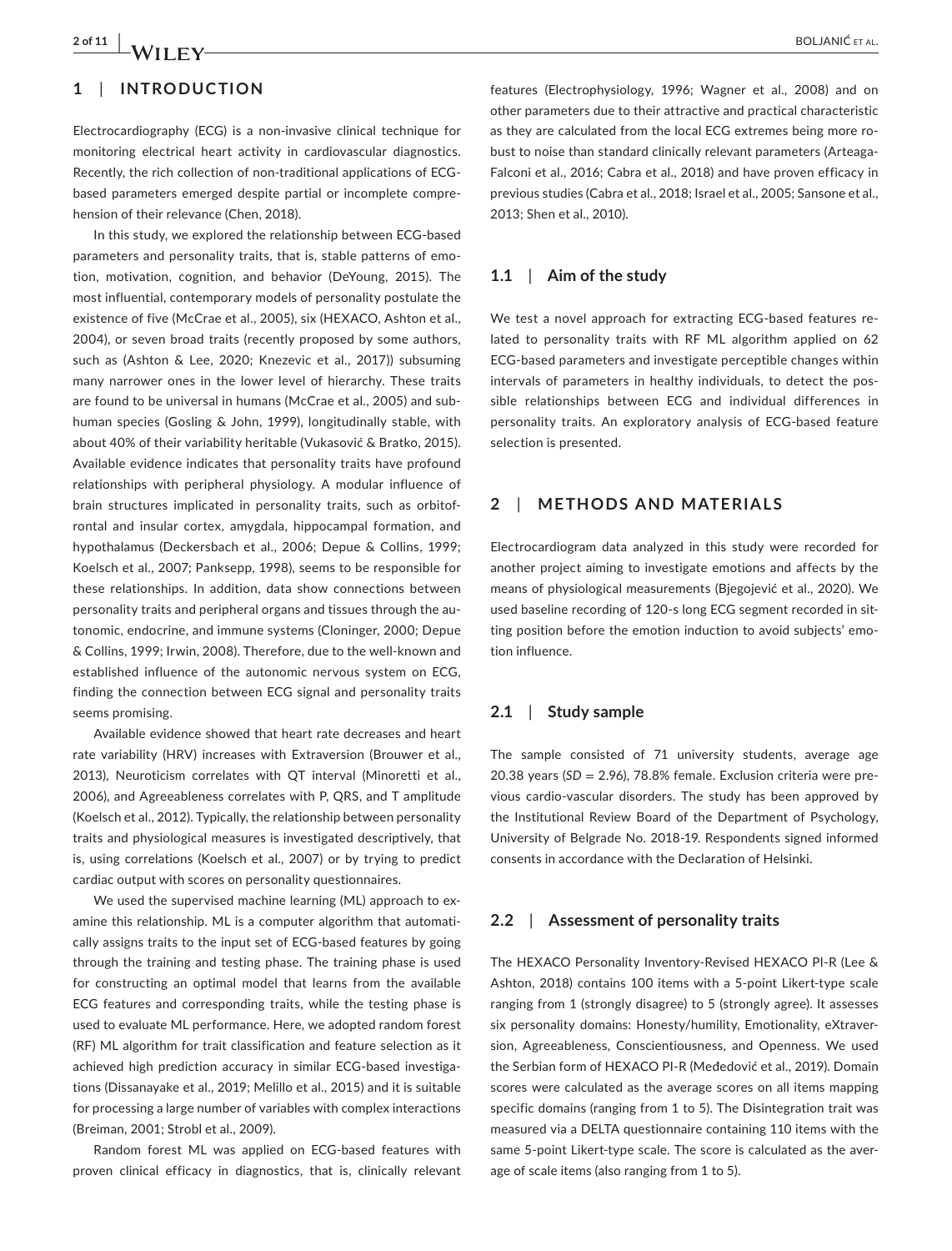# **2.3**  | **Recording procedure**

Upon arrival, all respondents were introduced to the study and fitted the BIOPAC sensors (Biopac Systems Inc.) (Bjegojević et al., 2020). Subjects were seated and instructed to relax with eyes open and to avoid movements as much as possible to reduce the artifacts. ECG signals were visually inspected for quality on site. All subjects were blinded for the ECG signal and related parameters. Personality measures were collected separately, before physiological measurements.

Electrocardiogram signals were recorded from standard bipolar Lead I using the BIOPAC MP150 unit with AcqKnowledge software and ECG 100C module with surface H135SG Ag/AgCl electrodes (Kendall/Covidien). Before electrode placement, the skin was cleaned with Nuprep gel (Weaver & Co.) to reduce skin–electrode impedance. The sampling frequency was set at 2000 Hz.

# **2.4**  | **ECG preprocessing and feature extraction**

The complete procedure of ECG preprocessing and feature extraction is described in Boljanić et al. (2021). Computed ECG peak locations and corresponding absolute peak amplitudes were employed for extracting three groups of clinically relevant and clinically nonrelevant features based on the HRV, temporal parameters, and relative amplitude.

We used three domains to calculate HRV-based features: time, frequency, and geometry. The overview of HRV-based features is displayed in Table 1 together with the relevant references related to its application and calculation. All HRV-based features were classified as clinically relevant features, except for the HRV index, as it has been defined and consequently used for 24-h ambulatory ECG monitoring and not for short-term recordings of 2-min duration as applied here (Cripps et al., 1991; Kouidi et al., 2002). Therefore, we applied RF ML on all features with and without the HRV index.

The overview of extracted temporal features is displayed in Table 2.

The overview of extracted amplitude-based features is displayed in Table 3. The Ek parameter has been suggested as a cardiac signature of emotionality and personality in previous studies (Koelsch et al., 2007, 2012). It presents a weighted linear relation of ECG amplitudes unrelated to the person's BMI with a direct correlation with Emotionality. Thus, higher Ek indices correspond to higher Emotionality measured by the Revised Toronto Alexithymia Scale (Taylor et al., 1992) and vice versa. Originally, Ek indices are determined from the 12-lead resting ECG (Koelsch et al., 2007, 2012). By carefully studying the proposed Ek and its practical significance (BMI and electrode positioning compensations), we concluded that Ek can be calculated for one-channel ECG.

The ECG signal with marked time distances and amplitude differences is shown in Figure 1.

# **2.5**  | **Analytic strategy**

We applied RF ML separately for each personality trait. As psychological test results ranged from 1 to 5, to perform classification and test our hypothesis on a more distinctive personality scores grouping, we used the following reasoning for splitting data: 1 for 1.00– 1.50, 2 for 1.51–2.50, 3 for 2.51–3.50, 4 for 3.51–4.50, and 5 for 4.51–5.00. The distribution of classes is presented in Figure 2.

Random forest is an ensemble ML algorithm, consisting of basic models called decision trees where the predictions of all individual trees are combined. Each tree returns a predicted class for the same classification problem and the class that most trees vote for is returned as the prediction of the ensemble and as the final outcome of the algorithm. RF also enables the calculation of feature importance by counting the number of times each variable is selected by all individual trees in the ensemble termed feature importance. Unlike other nonlinear classifiers, RF ML is robust to over-fitting (working perfectly well on a small dataset and poorly on a more general dataset) and yields good classification results even without extensive tuning of the algorithm parameters (Breiman, 2001; IJzerman et al., 2016; Shen et al., 2007; Zhou et al., 2019). RF ML was also used to estimate variable importance.

Parameters were split into three groups and RF was applied on all parameters with (62 overall) and without HRV index (61), and on clinically relevant parameters (34). By clinically relevant parameters, we observed HRV-based features except for the triangular index (16), temporal features ( $8 \times 2$ ), and Ek (2). Each dataset was divided into a training and a testing set (75% and 25% of data, respectively (Attia et al., 2019)). We used R function *createDataPartition* that randomly splits the data taking into the class distribution balance. We further applied 10-fold cross-validation on the training set using *trainControl* function that provided an overall accuracy estimate (Ross et al., 2009).

For RF ML application, we tuned decision trees used in the forest (*ntree*) and random variables used in each decision tree (*mtry*) by application of tuning *Caret* procedure to minimize parameters effect on the final accuracy (Brownlee, 2016). We reported mean classification accuracies and confident intervals.

For personality traits with accuracies ≥75%, the first 10 feature importances were plotted for three sets of parameters. We used the *varImp* function from the *Caret* package for ranking features by importance. Furthermore, to assess the degree of association between the test scores (both original and mapped into categories) and the top 10 features as in Melillo et al. (2015), we used the Spearman correlation coefficient and calculated the statistically significant correlations as suggested before (Koelsch et al., 2007; Minoretti et al., 2006). *p* Values were set to .05, .01, and .001.

# **3**  | **RESULTS**

Descriptive statistics for all personality measures are shown in Table 4.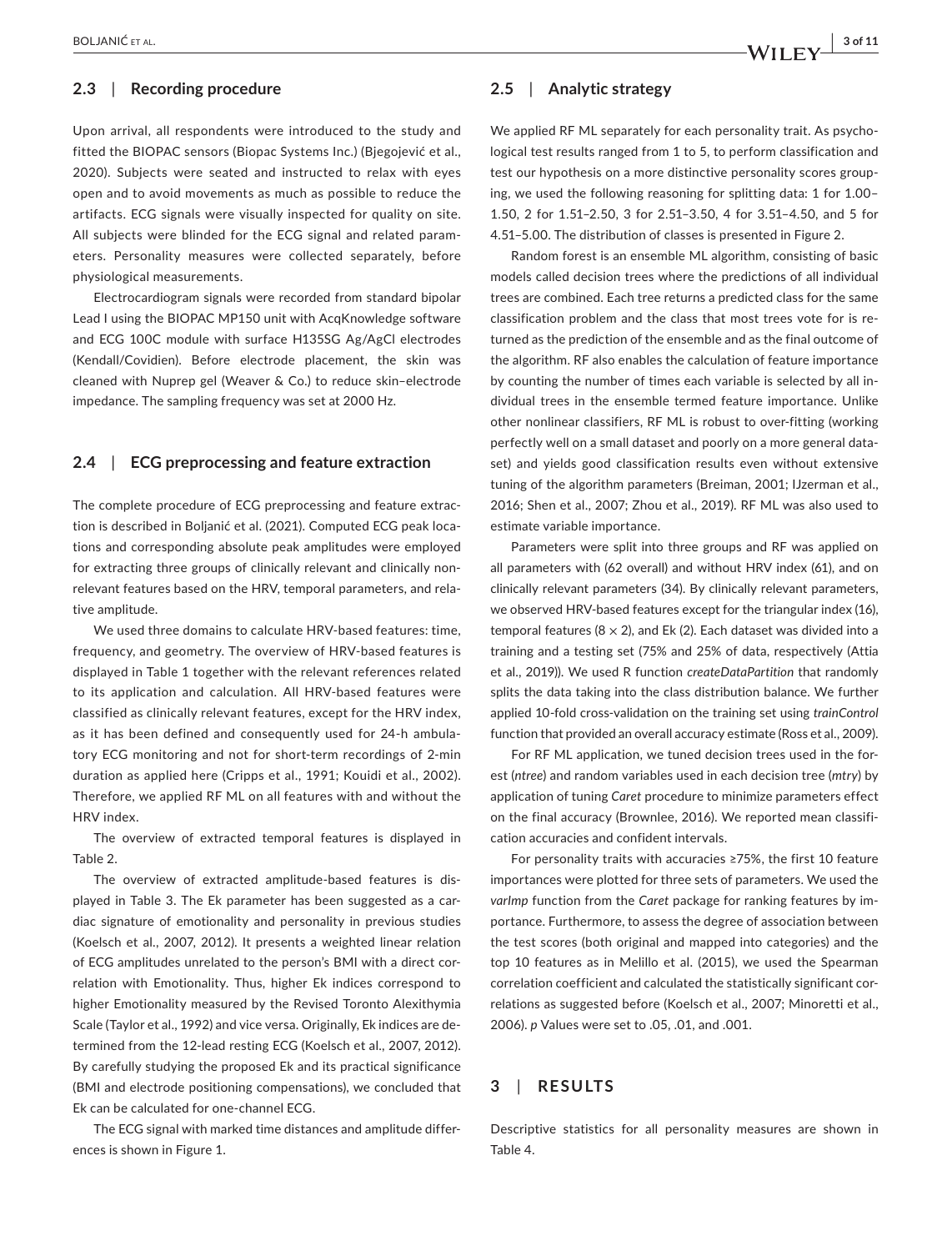**TABLE 1** Heart rate variability (HRV)-based features for three feature domains (time, frequency, and geometry) with corresponding units and related references

| <b>Feature</b>              | Feature<br>domain | Unit                | References                                                                                                                                     | <b>Description</b>                                                                                                                                                                                                                |
|-----------------------------|-------------------|---------------------|------------------------------------------------------------------------------------------------------------------------------------------------|-----------------------------------------------------------------------------------------------------------------------------------------------------------------------------------------------------------------------------------|
| HR mean                     | Time              | bpm                 | Abadi et al. (2015), Kim and Andre (2008),<br>Tulppo et al. (1996)                                                                             | Average heart rate                                                                                                                                                                                                                |
| <b>RR</b> mean              | Time              | $\sf S$             | Abadi et al. (2015), Dissanayake et al. (2019),<br>Electrophysiology (1996), Kim and Andre<br>(2008)                                           | Average of all RR intervals                                                                                                                                                                                                       |
| rmssd                       | Time              | s                   | Abadi et al. (2015), Abbasi (2004), Dissanayake                                                                                                | Root mean square of all RR intervals                                                                                                                                                                                              |
| sdnn                        | Time              | $\sf S$             | et al. (2019), Electrophysiology (1996), Kim<br>and Andre (2008)                                                                               | Standard deviation of all RR intervals                                                                                                                                                                                            |
| $m_$ nn                     | Time              | s                   | Abadi et al. (2015), Dissanayake et al. (2019),<br>Kim and Andre (2008), Koelsch et al. (2012)                                                 | Maximal RR interval                                                                                                                                                                                                               |
| nn50                        | Time              | count               | Abadi et al. (2015), Abbasi (2004), Dissanayake<br>et al. (2019), Electrophysiology (1996), Kim<br>and Andre (2008)                            | Number of pairs of adjacent RR intervals<br>differing by more than 50 ms in the entire<br>recording                                                                                                                               |
| pnn50                       | Time              | $\%$                |                                                                                                                                                | nn50 count divided by the total number of all<br>RR intervals                                                                                                                                                                     |
| sdsd                        | Time              | $\mathsf{s}$        | Abadi et al. (2015), Abbasi (2004),<br>Electrophysiology (1996), Kim and Andre<br>(2008), Tulppo et al. (1996)                                 | Standard deviation of differences between<br>adjacent RR intervals                                                                                                                                                                |
| HRV index                   | Time              | n.u.                | Abbasi (2004), Cripps et al. (1991),<br>Electrophysiology (1996), Kouidi et al.,<br>2002)                                                      | HRV triangular index - integral of the<br>density distribution (the number of all<br>RR intervals) divided by the maximum<br>of the density distribution at a discrete<br>scale of 1/fs bins, where fs is a sampling<br>frequency |
| LF                          | Frequency         | $s^2$               | Abadi et al. (2015), Abbasi (2004), Dissanayake<br>et al. (2019), Electrophysiology (1996), Kim                                                | Spectral power of low frequency<br>$(0.04 - 0.15 \text{ Hz})$                                                                                                                                                                     |
| HF                          | Frequency         | $\rm s^2$           | and Andre (2008), Koelsch et al. (2012),<br>Tulppo et al. (1996)                                                                               | Spectral power of high frequency<br>$(0.15 - 0.40 \text{ Hz})$                                                                                                                                                                    |
| LFHF                        | Frequency         | n.u.                | Abbasi (2004), Dissanayake et al. (2019),<br>Electrophysiology (1996), Kim and Andre<br>(2008), Koelsch et al. (2012), Tulppo et al.<br>(1996) | LF to HF ratio                                                                                                                                                                                                                    |
| LFnu                        | Frequency         | n.u.                | Abbasi (2004), Dissanayake et al. (2019),<br>Electrophysiology (1996)                                                                          | LF in normalized units in relation to the total<br>power without very low frequencies                                                                                                                                             |
| <b>HFnu</b>                 | Frequency         | n.u.                |                                                                                                                                                | HF in normalized units                                                                                                                                                                                                            |
| Total power                 | Frequency         | $\overline{c}$<br>S |                                                                                                                                                | Total PSD power                                                                                                                                                                                                                   |
| SD <sub>1</sub>             | Geometry          | $\sf S$             | Dissanayake et al. (2019), Kim and Andre<br>(2008), Koelsch et al. (2012)                                                                      | Length of the transverse line of the Poincaré<br>plot in the perpendicular direction.<br>Poincaré plot presents a scatter plot of<br>the current RR interval in relation to the<br>prior RR interval.                             |
| SD <sub>2</sub><br>Geometry |                   | $\sf S$             |                                                                                                                                                | Length of the longitudinal line of the<br>Poincaré plot in the perpendicular<br>direction                                                                                                                                         |

Abbreviations: bpm, beats per minute; n.u., no unit.

In Table 5, mean classification accuracies when 10-fold crossvalidation of RF ML algorithm was performed with 95% confident intervals for all seven personality traits when all features and only clinically relevant features were used are presented. Classification accuracies for the special case (without HRV index) are also presented (Table 5).

The top 10 feature importances are presented for Disintegration and Honesty/humility in Figure 3. Statistically significant Spearman correlations between scores of personality traits and top 10 features are reported in Figure 3 together with the correlation sign. Only statistically significant correlations with *p* < .05 and *p* < .01 were found (Figure 3). For Disintegration, significant (*p* < .05) negative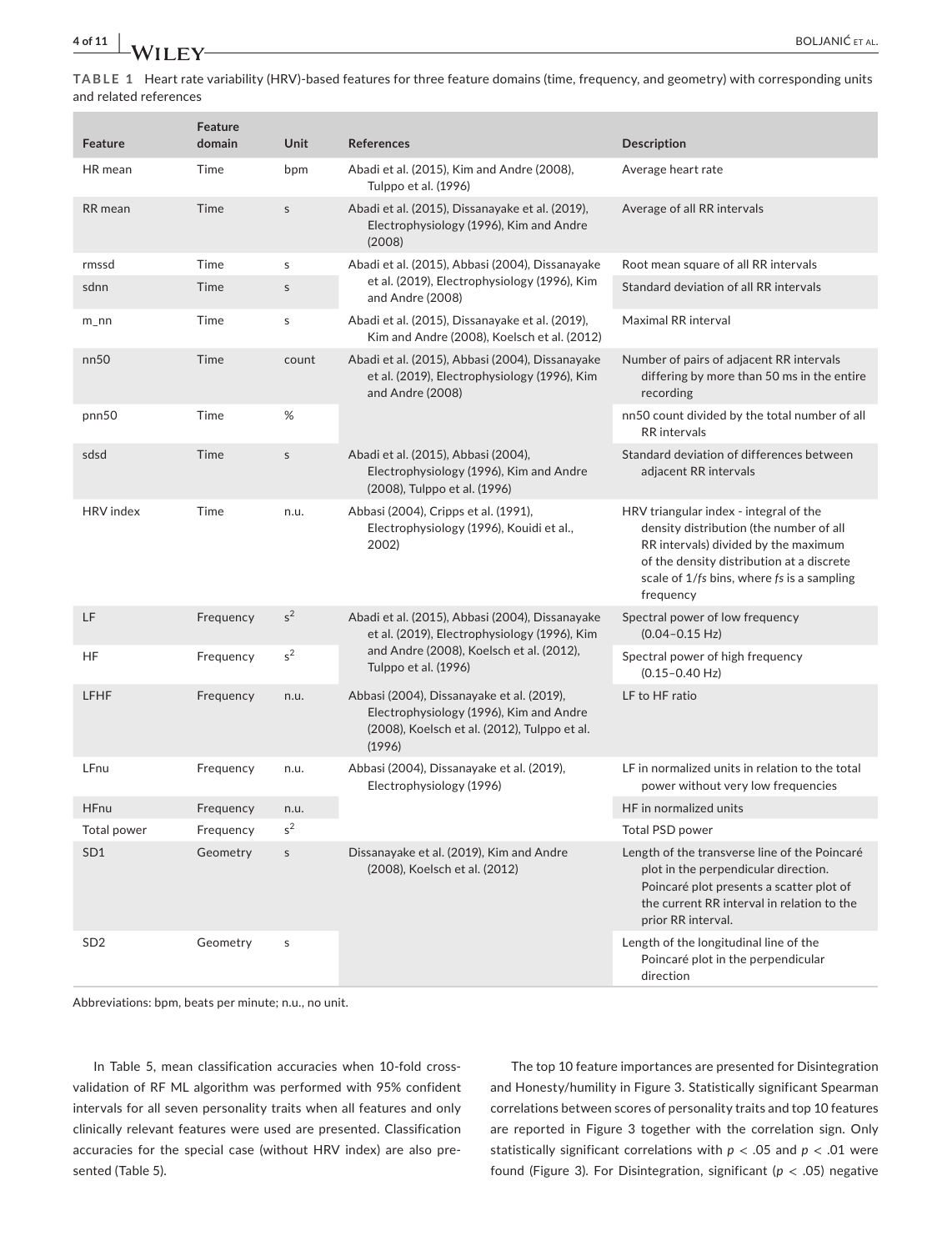**TABLE 2** Temporal features—clinically relevant and clinically not relevant parameters with normal values and ranges where applicable

| <b>Distance</b>           | <b>Description</b>                                                                                                             | <b>Features</b>                                      | <b>References</b>                                 | Normal range (s)                                    |
|---------------------------|--------------------------------------------------------------------------------------------------------------------------------|------------------------------------------------------|---------------------------------------------------|-----------------------------------------------------|
| PR                        | Measured from the fiducial point P to<br>the R peak                                                                            | PR min, PR max, PR mean,<br>PR median, PR sd         | Cabra et al. (2018),<br>Dissanayake et al. (2019) | Na                                                  |
| <b>ST</b>                 | Measured from the fiducial point S to<br>the fiducial point T                                                                  | ST_min, ST_max, ST_mean,<br>ST median, ST sd         |                                                   | Na                                                  |
| QRS                       | Measured from the fiducial point Q to<br>the fiducial point S                                                                  | QRS_min, QRS_max,<br>QRS_mean, QRS_median,<br>QRS sd |                                                   | Na                                                  |
| PR interval <sup>a</sup>  | Measured from the beginning of the P<br>wave to the beginning of the QRS<br>complex                                            | PRinterval_mean,<br>PRinterval sd                    | Wagner et al. (2008)                              | $0.12 - 0.20$                                       |
| PR segment <sup>a</sup>   | Measured from the end of the P wave to<br>the beginning of the QRS complex                                                     | PRsegment_mean,<br>PRsegment sd                      |                                                   | $0.05 - 0.12$                                       |
| ST interval <sup>a</sup>  | Measured from the end of the QRS<br>complex to the end of the T wave                                                           | STinterval mean,<br>STinterval sd                    |                                                   | 0.42                                                |
| ST segment <sup>a</sup>   | Measured from the end of the QRS<br>complex to the beginning of the T<br>wave                                                  | STsegment_mean,<br>STsegment_sd                      |                                                   | $0.005 - 0.150$                                     |
| QRS complex <sup>a</sup>  | Measured from the beginning of the<br>QRS complex to the end of the QRS<br>complex                                             | QRScomplex_mean,<br>QRScomplex sd                    |                                                   | $0.08 - 0.12$                                       |
| P wave <sup>a</sup>       | Measured from the beginning of the P<br>wave to the end of the P wave                                                          | Pwave_mean, Pwave_sd                                 |                                                   | $≤0.12$                                             |
| T wave <sup>a</sup>       | Measured from the beginning of the T<br>Twave mean, Twave sd<br>wave to the end of the T wave                                  |                                                      |                                                   | $0.10 - 0.25$                                       |
| QTc interval <sup>a</sup> | Measured from the beginning of the<br>QRS complex to the end of the T<br>wave and compensated according to<br>Bazzet's formula | QTnorm_mean, QTnorm_sd                               |                                                   | Men: <0.45<br>Women: $< 0.46$<br>$0.35 - 0.43$ (QT) |

Abbreviations: na, not available; QTc, corrected QT interval; Suffixes \_min, \_max, \_mean, \_median and \_sd stand for minimal value, maximal value, mean, median, and standard deviation, respectively.

aClinically relevant parameters. Bazzet's formula:QTc  $= \textsf{QT}/\sqrt{\textsf{RR}}$ .

correlations were found between categories and QTnorm\_mean (−0.203) and HRV.index (−0.245), while significant positive correlations were found for RT.ampl (0.335) and m\_nn (0.279) being partly in line with score classification in Figure 3. For Honesty/humility, statistically significant correlations (*p* < .05) were found between trait categories and lfnu (−0.270), lfhf (−0.273), RQa.sd (−0.224), and hfnu (0.210).

# **4**  | **DISCUSSION**

In presented study, RF ML approach success varied across personality traits: from 31.3% (being less than the probability of coin flips) for Emotionality to 81.3% for Disintegration (Table 5). The highest classification accuracy was obtained for Disintegration (mean accuracy of 81.3%) and for Honesty/humility (75.0%) for all feature sets (Table 5). This "robust" result to the feature set might be the consequence of the distribution of subjects across categories for traits in Figure 2 (we assessed personality traits only in university students, known to have higher Openness and lower Disintegration).

We used a considerably large list of features providing a more general approach by selecting the most influencing features. Our feature list is exhaustive, and there are many correlated features such as hf and hfnu, so the feature importance list based solely on RF should be taken with precaution. Previous studies have shown that multicolinearity does not affect the classification accuracy<sup>1</sup>, but does influence feature importances (Strobl et al., 2008; Toloşi & Lengauer, 2011). This is in line with our results as the feature importance instability is visible in Figure 3 for 61 and 62 parameters. We used both Spearman correlation coefficients and importance plots to discuss selected features appropriately.

Recently, QT variability index (QTVI) was previously compared with Anger and Hostility traits in patients with implantable cardioverter defibrillator patients had significantly higher QTVI than controls (Krantz et al., 2021). We found a statistically significant negative correlation between the Disintegration category and QTnorm\_mean which was not expected as QT interval duration which reflects the time for ventricular recovery increases with Neuroticism (Minoretti et al., 2006). This disagreement might be a consequence of categories distribution (Figure 2), which could have caused a spurious correlation. More likely, these discrepancies might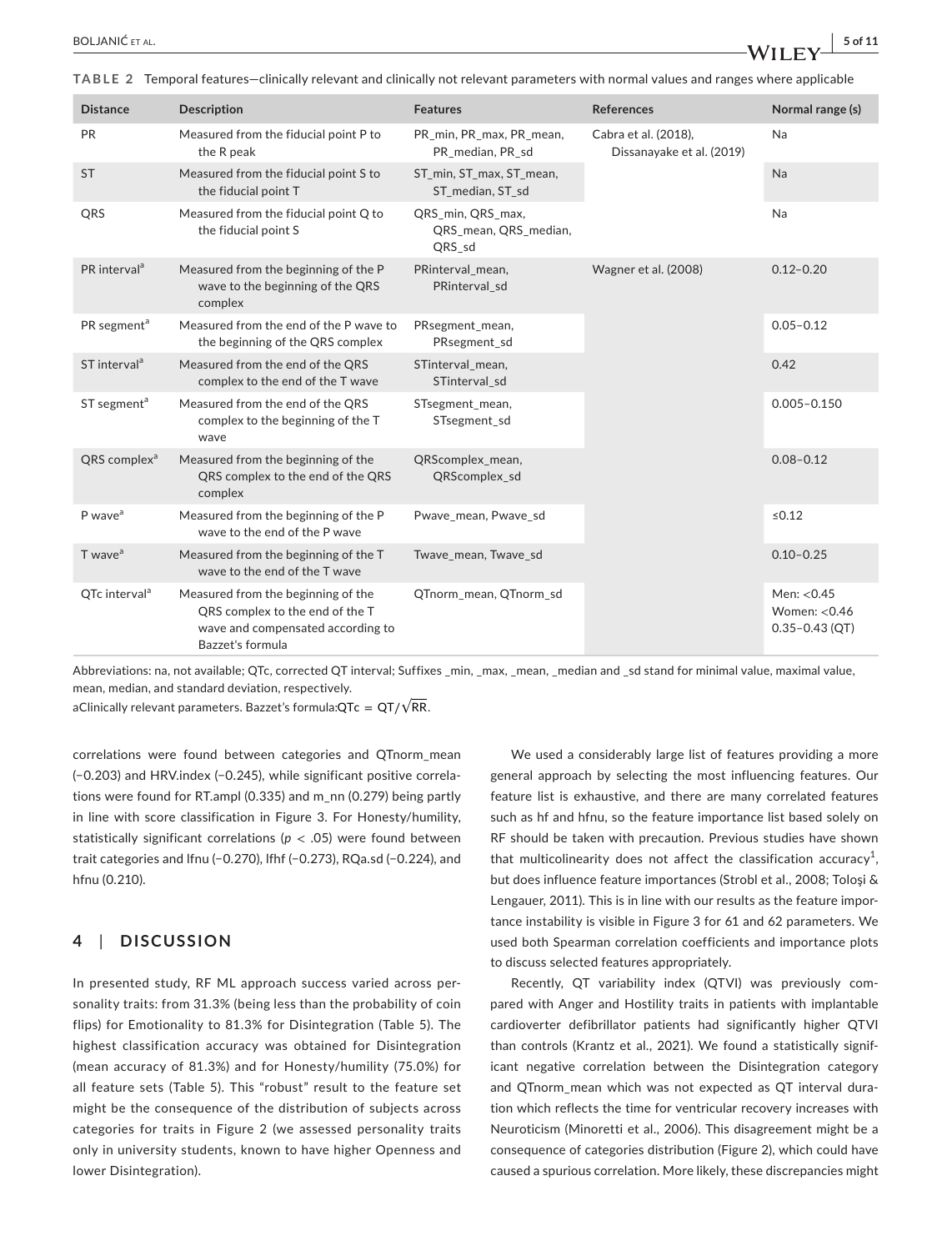## **TABLE 3** Amplitude-based ECG parameters

| <b>Distance</b> | Feature (n.u.)   | <b>References</b>                    | <b>Description</b>                                         |
|-----------------|------------------|--------------------------------------|------------------------------------------------------------|
| PRa             | PRa mean, PRa sd | Cabra et al. (2018), MNUA            | Relative amplitude differences between P and R             |
| <b>RQa</b>      | RQa mean, RQa sd | Arteaga-Falconi et al. (2016), Cabra | Relative amplitude differences between R and Q             |
| <b>RSa</b>      | RSa mean, RSa sd | et al. (2018)                        | Relative amplitude differences between R and S             |
| <b>RTa</b>      | RTa mean, RTa sd | Cabra et al. (2018), MNUA            | Relative amplitude differences between R and T             |
| Sta             | STa mean, STa sd |                                      | Relative amplitude differences between S and T             |
| QSa             | QSa mean, QSa sd |                                      | Relative amplitude differences between Q and S             |
| Ek              | Ek mean, EK sd   | Koelsch et al. (2007, 2012)          | Calculating formula is available in Boljanić et al. (2021) |

Abbreviations: MNUA, Mentioned in literature not used for analysis; n.u. no unit.



**FIGURE 1** Normal heartbeat ECG signal marked with temporal and amplitude-based features: clinically not relevant (left-hand panel) and clinically relevant (right-hand panel) parameters

be the consequence of the different methods to assess Emotionality: They used  $NEO<sup>2</sup>$  personality inventory (NEO PI-R) (Costa, 1992) to assess Neuroticism, which is conceptually close to Emotionality used here (Fearfulness and Anxiety), but there are important differences: Neuroticism in NEO PI-R has contents related to low Agreeableness (Angry Hostility, and Impulsiveness) and Depression, while Emotionality contains aspects characterizing agreeable persons (Dependability and Sentimentality) without Depression (Ashton et al., 2004). Alternatively, the fact that Neuroticism correlates to some extent with Disintegration (Knežević et al., 2016) might also explain this discrepancy. Though prolongation of QT interval is associated with a variety of acute and chronic cardio-vascular conditions (Campbell et al., 1985), its relationship with personality traits should be further explored.

Another interesting parameter is the HRV index that appeared among the top 10 features for Disintegration (Figure 3), but it was not statistically correlated with this trait. It could be discussed whether the HRV index was calculated properly or it influenced the importance plot as a garbage feature. Interval of 120 s was sufficient for all calculated parameters except for the HRV index being commonly calculated for Holter recordings (Cripps et al., 1991; Kouidi et al., 2002). More in-depth analysis in our study revealed that the HRV index was statistically related (positive correlation of .281) to the Extraversion, but it showed a poor classification accuracy of

35.3%. Decreased HRV index has been associated with higher risks of cardiovascular death in patients with atrial fibrilation (Hämmerle et al., 2020) with a possible meaning that less extroverted persons would be more prone to cardiovascular diseases. Decreased HRV index can be, therefore, useful for risk stratification as a measure of sympathovagal balance. Relationship of Introversion with HRV index and its risk in healthy respondents is yet to be established.

Further analysis of obtained results showed that Disintegration (Figure 3) was characterized by variation in P wave—it was negatively correlated with the Pwave\_sd (−.107). On the contrary, we found that Honesty/humility was positively correlated with Pwave\_ sd (.196), which is not surprising given the negative correlation between Honesty and Disintegration. P wave reflects atrial conduction delay, and multivariate logistic regression analysis revealed that it is significantly longer in patients with atrial fibrillation (Steinberg et al., 1993). This is probably a consequence of depressed conduction that resulted in prolonged atrial activation and loner P wave. P wave variation was associated with atrial fibrillation in patients (Censi et al., 2016). Higher variability in the P wave indicates changes in atrial conduction, and we can only speculate whether it presents a risk factor for atrial fibrillation in healthy subjects with higher Honesty/ humility and lower Disintegration scores.

For Honesty/humility, we identified in the current study the following important clinical features with positive correlation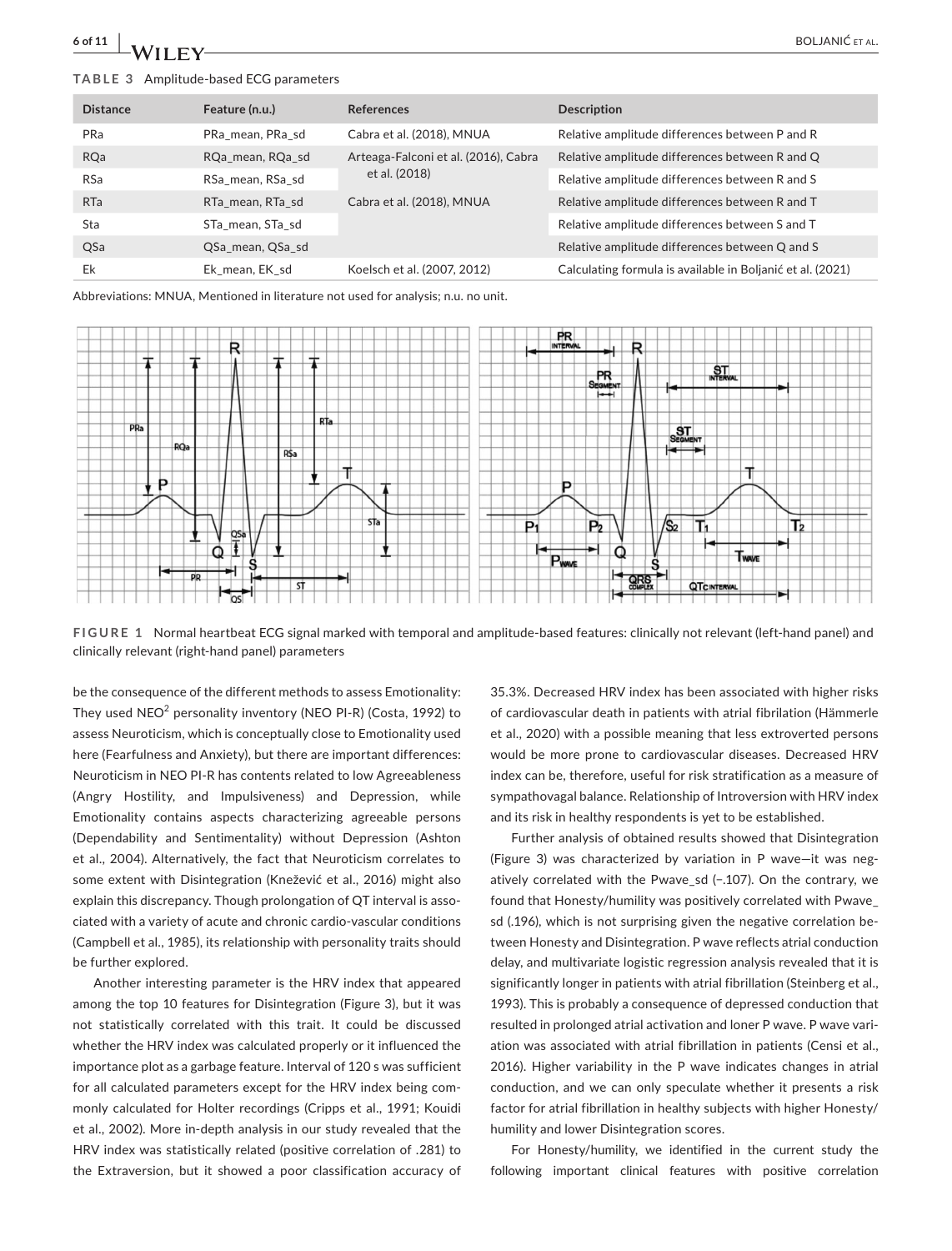# Personality traits - classes distribution



**FIGURE 2** Distribution of five categories of personality traits for 70 subjects presented with box plots

**TABLE 4** Descriptive statistics (*N* = 71)

| <b>Personality traits</b> | M    | <b>SD</b> | Range         | Skew    | Kurt |
|---------------------------|------|-----------|---------------|---------|------|
| Honesty/Humility          | 3.57 | 0.66      | $1.69 - 4.88$ | $-0.54$ | 2.98 |
| Emotionality              | 3.47 | 0.67      | $1.44 - 4.88$ | $-0.22$ | 3.24 |
| <b>Extraversion</b>       | 3.34 | 0.71      | $1.56 - 4.50$ | $-0.37$ | 2.79 |
| Agreeableness             | 3.13 | 0.71      | $1.63 - 4.75$ | $-0.22$ | 2.72 |
| Conscientiousness         | 3.67 | 0.67      | 1.88-4.94     | $-0.42$ | 2.67 |
| <b>Openness</b>           | 3.85 | 0.59      | $1.81 - 4.88$ | $-0.97$ | 4.14 |
| Disintegration            | 2.07 | 0.50      | $1.10 - 3.81$ | 0.97    | 4.87 |

Abbreviations: Kurt, kurtosis; *M,* mean; *SD*, standard deviation; Skew-skewness.

STsegment\_mean (.239), hfnu (.231), and Pwave\_sd (.196), while negatively correlated clinical features were lfnu (−.280) and lfhf (−.278). The prolonged ST segment is related to the increased Honesty/humility score. ST segment presents interval between ventricular depolarization and repolarization. Prolonged ST segment in the absence of Q wave in a case study was related to the heart tumor (Hartman, 1982). However, there is no stronger evidence on psychophysiological bases of ST duration. As lfnu, hfnu, and lfhf are interrelated, the positive correlation with hfnu and negative with lfnu and lfhf were expected. Lfhf ratio reflects the autonomic balance of the sympathetic and parasympathetic parts of the autonomic nervous system, and it has been shown that maturity (being self-directed, cooperative, and selftranscendent) was negatively associated with the lfhf (Koelsch et al., 2012; Zohar et al., 2013). As Honesty/humility assumes more mature behavior, our finding on the negative correlation between Honesty/ humility and lfhf is in line with the previous ones. Higher hf was also

found in individuals that were more sensitive to positive states of others indicating more successful maintaining of social relationship with pronounced parasympathetic activity (Lischke et al., 2017).

Overall, though physiological basis of adoption of clinically relevant parameters exist, the exact and the most influential parameters in relation to specific personality trait are yet to be discovered as the current base of knowledge is vastly related to clinical conditions. We believe that this study provides a perspective in ECG-based features potential for studying personality traits in relation to ECG parameters changes within healthy ranges, as well as for further investigation personality traits in individuals with cardio-vascular diseases. Once the relationships are clearly determined, we may be able to answer whether individual traits present risk factor for cardio-vascular condition or vice versa, or the relationship is of a different origin and complexity.

For nonclinical features, we identified positive correlations of Honesty/humility with RT.ampl (.135) and negative with RQa.sd of −.324 (Figure 3). RT.ampl and RQa.sd have been previously used and proposed for person identification. No known physiological basis for their explanation exists, although we observed that a higher R peak concerning the T peak and lower variability of R and Q peaks yields to increased Honesty/humility. Distances between local extrema on ECG signal are termed amplitude and temporal distances (Arteaga-Falconi et al., 2016; Cabra et al., 2018; Israel et al., 2005), and though there is no clear clinical rationale for the application of these parameters, we computed them due to the demonstrated results (Shen & Tompkins, 2005). Our results (Table 5) suggest that Conscientiousness classification benefits the most from the sole application of clinically based parameters with an increase from 9.1%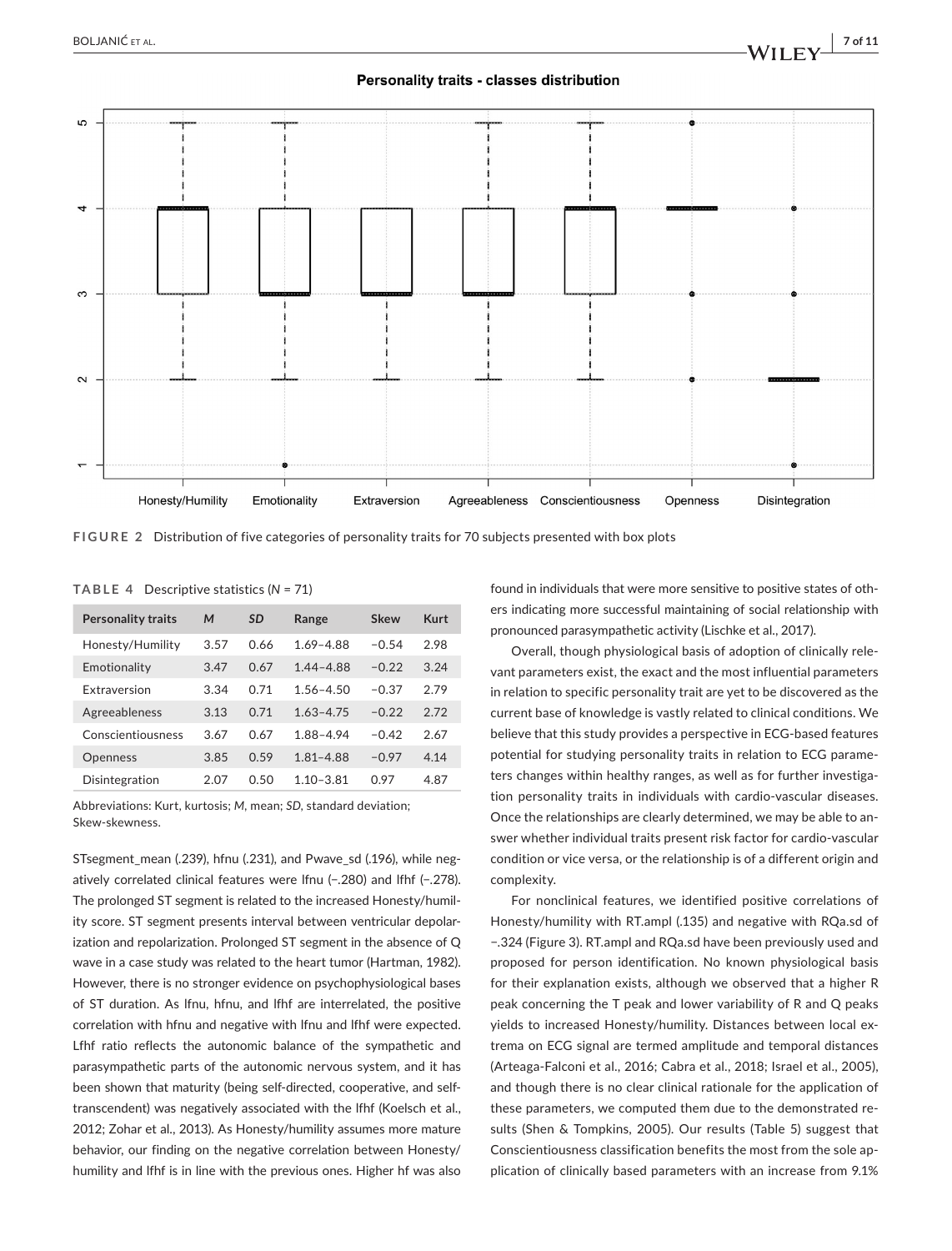**TABLE 5** Mean classification accuracies for personality traits using all features and only clinically relevant

|                   | All features (62)       |                           | All features without HRV index (61) |                           | Clinically relevant features (34) |                           |
|-------------------|-------------------------|---------------------------|-------------------------------------|---------------------------|-----------------------------------|---------------------------|
| <b>Trait</b>      | Mean accuracy<br>$[\%]$ | 95% Confident<br>interval | Mean accuracy<br>$[\%]$             | 95% Confident<br>interval | Mean accuracy<br>[%]              | 95% Confident<br>interval |
| Honesty/Humility  | 75.0                    | $47.6 - 92.7$             | 75.0                                | $47.6 - 92.7$             | 75.0                              | $47.6 - 92.7$             |
| Emotionality      | 31.3                    | $11.0 - 58.7$             | 37.5                                | $15.2 - 64.6$             | 43.8                              | $19.8 - 70.1$             |
| Extraversion      | 35.3                    | $14.2 - 61.7$             | 52.9                                | 27.8-77.0                 | 47.1                              | $23.0 - 72.2$             |
| Agreeableness     | 56.3                    | $29.9 - 80.3$             | 50.0                                | $24.7 - 75.4$             | 56.3                              | $29.9 - 80.3$             |
| Conscientiousness | 64.7                    | $38.3 - 85.8$             | 58.8                                | $32.9 - 81.6$             | 70.6                              | $44.0 - 89.7$             |
| <b>Openness</b>   | 73.3                    | $44.9 - 92.2$             | 73.3                                | $44.9 - 92.2$             | 73.3                              | $44.9 - 92.2$             |
| Disintegration    | 81.3                    | 54.4-96.0                 | 81.3                                | 54.4-96.0                 | 81.3                              | 54.4-96.0                 |

*Note:* 95% confidence intervals are presented for single classification accuracy. With mean accuracies, 10-fold cross-validation results of random forest classifiers are presented.



**FIGURE 3** Top 10 feature importances for Honesty/humility and Disintegration: all 62 features (left-hand panel), all features without HRV index (middle panel), and clinically relevant features (right-hand panel). NOTE: Feature importances are normalized to 100. Statistically significant Spearman correlations are presented with \*p < .05, and with \*\*p < .01. Sign - presents negative correlation and sign +positive correlation. For feature abbreviations, please see Section 2

to 20.1%. The unreserved advantage of clinical features is in their proven relation to physiological processes, but the potential of clinically not relevant features should not be forsaken.

We identified the following limitations of the study:

1. We used RF ML due to its proven efficiency for emotion recognition and prediction of cardiovascular events when classifying ECG-based features (Dissanayake et al., 2019; Melillo et al., 2015). A careful selection of the most appropriate algorithm should be performed.

2. Additional data from the general population and especially from an independent cohort are needed for further confirmation of presented associations between ECG-based parameters and personality traits, although our results present a firm base for future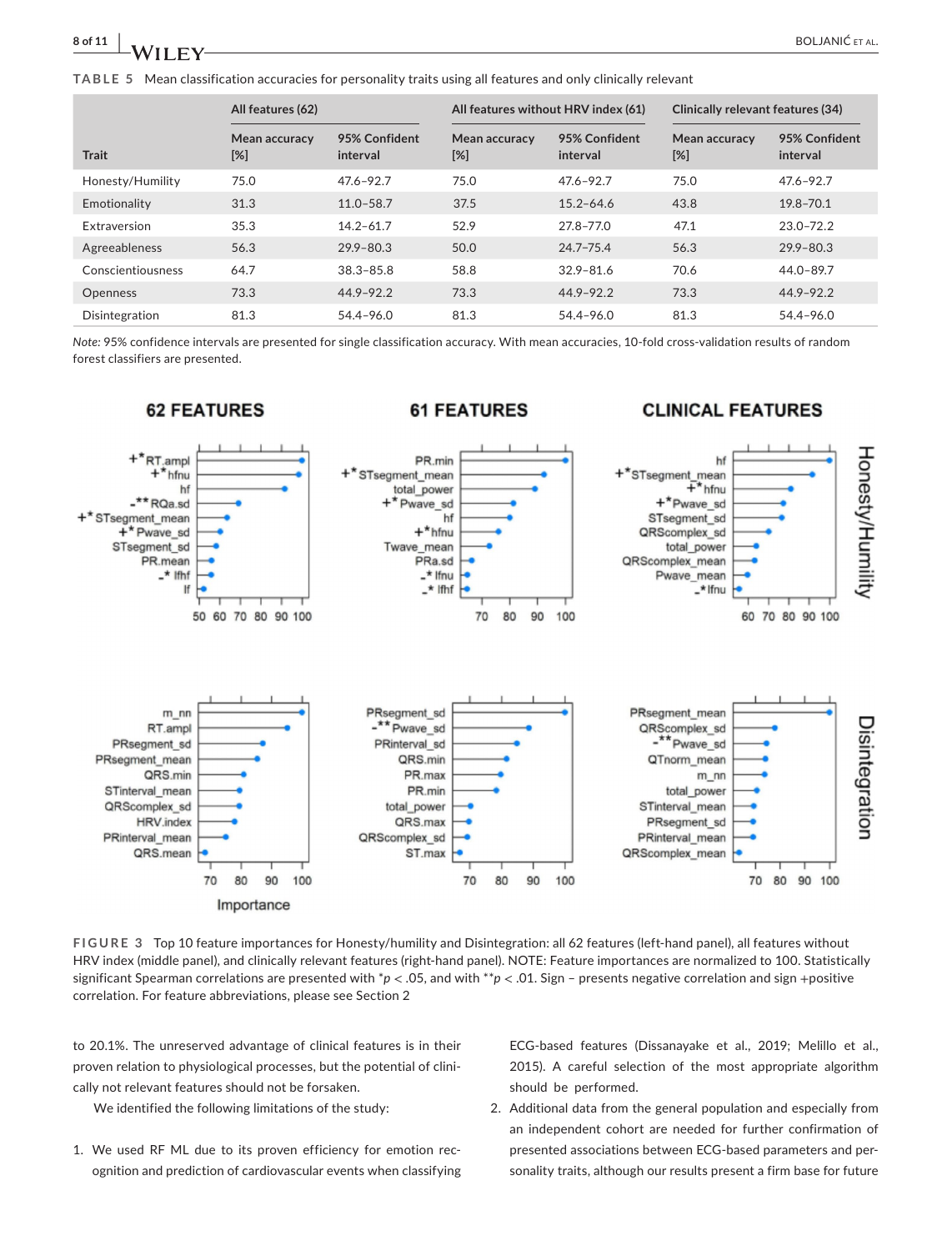research as changes detected in the student sample should be more prominent in the general population. For future comparisons and meta-analysis, the dataset used in this study is publicly available (Boljanić et al., 2021).

- 3. Results presented by RF ML cannot provide exact relation direction (positive and/or negative) and additional approaches are needed to distinguish the exact relation of cardiac parameters and personality.
- 4. In this stage of understanding of the relationships between disposition-based behavioral regularities (personality) and cardiac parameters, we consider a prediction-focused approach based on ML of exceptional importance. Premature and incorrect explanatory conclusions appearing to be simple and elegant were shown to have detrimental effects on the development of a scientific field. It was shown that good predictive models based on machine learning can improve our understanding of such relationships (Yarkoni & Westfall, 2017)—prior to focusing on the precise underlying neural mechanisms.

# **5**  | **CONCLUSIONS**

The main contribution is an enhanced body of knowledge regarding the relationships between ECG-based features and personality traits (HEXACO model complemented with Disintegration trait) based on a novel analytical strategy—machine learning.

Random forest ML and Spearman's correlations allowed us to formulate associations out of a large number of ECG-based features indicating the following statements that should be re-confirmed:

- 1. higher Honesty/humility is directly related to the lower lfhf ratio suggesting that more mature behavior and fairness in dealing with others is related to more pronounced vagal tone,
- 2. less Extraverted persons could be more prone to cardiovascular diseases as revealed by the HRV triangular index, and
- 3. Disintegration (proneness to psychotic-like experiences/behaviors) was found to be related to QT interval duration and P wave variance, as well as HRV.

Replication of presented findings especially with the focus on Disintegration and Honesty/humility in an independent cohort would be a highly welcomed first step toward the development of more explanation-oriented (neural) theories and studies. Our results include open data as well as open and free software for further in-depth exploratory investigation, replication, and future metaanalysis (Boljanić et al., 2021).

#### **ACKNOWLEDGMENTS**

The authors would like to kindly thank Bojana Bjegojević, Olga Dubljević, and Nikola Milosavljević from the Faculty of Philosophy, University of Belgrade, for their valuable work on data acquisition and admiring dedication to appropriate protocol implementation. Authors gratefully acknowledge help from volunteers for their kind

participation in the study. Nadica Miljković was partly supported by Grant No. TR33020 funded by the Ministry of Education, Science and Technological Development, Republic of Serbia (MESTD). Ljiljana B. Lazarević and Goran Knežević were partly supported by Grant No. 179018 funded by the MESTD. Goran Milašinović gratefully acknowledges financial support from Abbott Laboratories for article publication charges.

## **CONFLICT OF INTEREST**

None.

### **AUTHOR CONTRIBUTIONS**

Tanja Boljanić: Conceptualization, Investigation, Software, Visualization, Writing–original draft preparation, Nadica Miljković: Conceptualization, Methodology, Supervision, Writing—review and editing, Ljiljana B. Lazarević: Conceptualization, Methodology, Supervision, Writing—review and editing, Goran Knežević: Data curation, Resources, Methodology, Writing—review and editing, Goran Milašinović: Conceptualization, Methodology, Visualization, Writing—review and editing.

#### **ETHICS STATEMENT**

The study was approved by the Institutional Review Board of the Department of Psychology, Faculty of Philosophy at the University of Belgrade (approval number: 2018-19).

### **DATA AVAILABILITY STATEMENT**

The raw data that support the study findings were recorded at the Faculty of Philosophy, University of Belgrade, and will be openly available with R programming code for feature extraction in Zenodo public repository under CC Attribution 4.0 International license.

# **ORCID**

*Nadica Miljković* <https://orcid.org/0000-0002-3933-6076> *Ljiljana B. Lazarevic* <https://orcid.org/0000-0003-1629-3699> *Goran Knezevic* <https://orcid.org/0000-0001-8951-3774>

#### **ENDNOTES**

- $1$  We reconfirmed this statement as suggested by reviewer. We applied principal component analysis (PCA) prior to RF ML and showed that classification accuracies were higher only in two cases (~6% higher with relatively low resulting classification accuracies of 56.3% and 62%) for all traits and all three datasets when only 10 principal components were used as RF ML input.
- $2$  NEO inventory was named after acronym of the three-factor personality model including Neuroticism, eXtraversion, and Openness personality traits, but now it covers two additional factors Agreeableness and Conscientiousness and is used to present fivefactor model.

# **REFERENCES**

Abadi, M. K., Correa, J. A. M., Wache, J., Yang, H., Patras, I., & Sebe, N. (2015). Inference of personality traits and affect schedule by analysis of spontaneous reactions to affective videos. *2015 11th IEEE International Conference and Workshops on Automatic*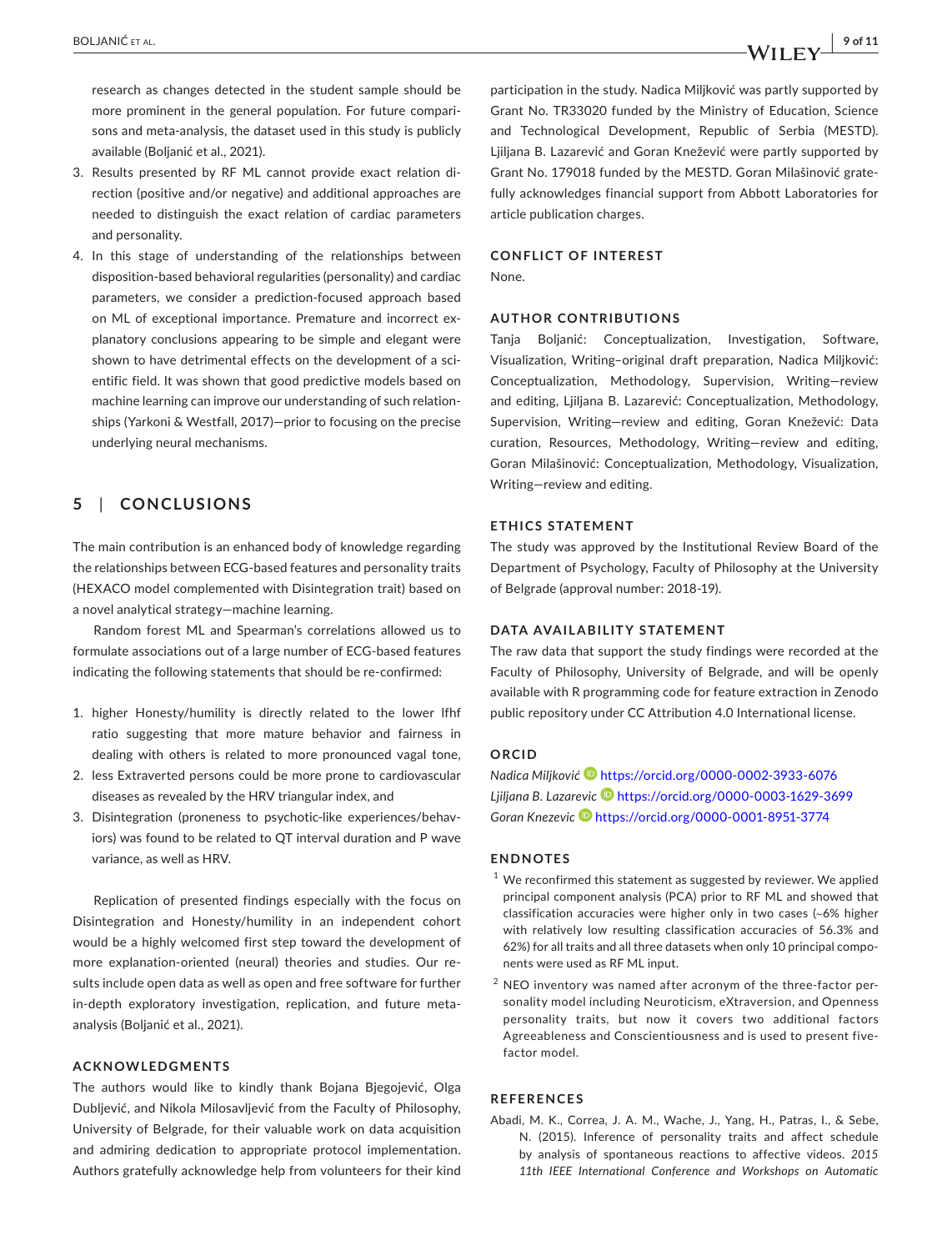*Face and Gesture Recognition (FG)*, 1–8. [https://doi.org/10.1109/](https://doi.org/10.1109/FG.2015.7163100) [FG.2015.7163100](https://doi.org/10.1109/FG.2015.7163100)

- Abbasi, W. A. (2004). *Time series analysis of heart rate variability (HRV) signals*. <https://doi.org/10.13140/RG.2.2.30988.33921>
- Arteaga-Falconi, J. S., Al Osman, H., & El Saddik, A. (2016). ECG authentication for mobile devices. *IEEE Transactions on Instrumentation and Measurement*, *65*(3), 591–600. [https://doi.org/10.1109/](https://doi.org/10.1109/TIM.2015.2503863) [TIM.2015.2503863](https://doi.org/10.1109/TIM.2015.2503863)
- Ashton, M. C., & Lee, K. (2020). Recovering the HEXACO personality factors – And psychoticism – From variable sets assessing normal and abnormal personality. *Journal of Individual Differences*, *41*(2), 68–77. <https://doi.org/10.1027/1614-0001/a000305>
- Ashton, M. C., Lee, K., Perugini, M., Szarota, P., de Vries, R. E., Di Blas, L., Boies, K., & De Raad, B. (2004). A six-factor structure of personality-descriptive adjectives: Solutions from psycholexical studies in seven languages. *Journal of Personality and Social Psychology*, *86*(2), 356–366. [https://doi.org/10.1037/002](https://doi.org/10.1037/0022-3514.86.2.356) [2-3514.86.2.356](https://doi.org/10.1037/0022-3514.86.2.356)
- Attia, Z. I., Friedman, P. A., Noseworthy, P. A., Lopez-Jimenez, F., Ladewig, D. J., Satam, G., Pellikka, P. A., Munger, T. M., Asirvatham, S. J., Scott, C. G., Carter, R. E., & Kapa, S. (2019). Age and sex estimation using artificial intelligence from standard 12-lead ECGs. *Circulation: Arrhythmia and Electrophysiology*, *12*(9), e007284. [https://doi.](https://doi.org/10.1161/CIRCEP.119.007284) [org/10.1161/CIRCEP.119.007284](https://doi.org/10.1161/CIRCEP.119.007284)
- Bjegojević, B., Milosavljević, N., Dubljević, O., Purić, D., & Knežević, G. (2020). In pursuit of objectivity: Physiological measures as a means of emotion induction procedure validation. *XXIVI Scientific Conference on Empirical Studies in Psychology*, in–print.
- Boljanić, T., Miljković, N., Lazarević, B. L., Knežević, G., & Milašinović, G. (2021). *Surface electrocardiogram (ECG) dataset recorded during relaxation in 70 healthy subjects (Version 1)* [Data set]. Zenodo. [https://](https://doi.org/10.5281/ZENODO.5599239) [doi.org/10.5281/ZENODO.5599239](https://doi.org/10.5281/ZENODO.5599239)
- Breiman, L. (2001). Random forests. *Machine Learning*, *45*(1), 5–32. <https://doi.org/10.1023/A:1010933404324>
- Brouwer, A.-M., van Schaik, M., van Erp, J., & Korteling, H. (2013). Neuroticism, extraversion and stress: Physiological correlates. *2013 Humaine Association Conference on Affective Computing and Intelligent Interaction*, 429–434. [https://doi.org/10.1109/](https://doi.org/10.1109/ACII.2013.77) [ACII.2013.77](https://doi.org/10.1109/ACII.2013.77)
- Brownlee, J. (2016). *Machine learning mastery with R: Get started, build accurate models and work through projects step-by-step*. Machine Learning Mastery.
- Cabra, J.-L., Mendez, D., & Trujillo, L. C. (2018). Wide machine learning algorithms evaluation applied to ECG authentication and gender recognition. *Proceedings of the 2018 2nd International Conference on Biometric Engineering and Applications - ICBEA '18*, 58–64. [https://](https://doi.org/10.1145/3230820.3230830) [doi.org/10.1145/3230820.3230830](https://doi.org/10.1145/3230820.3230830)
- Campbell, R. W. F., Gardiner, P., Amos, P. A., Chadwick, D., & Jordan, R. S. (1985). Measurement of the QT Interval. *European Heart Journal*, *6*(Suppl D), 81–83. [https://doi.org/10.1093/eurheartj/6.suppl\\_D.81](https://doi.org/10.1093/eurheartj/6.suppl_D.81)
- Censi, F., Corazza, I., Reggiani, E., Calcagnini, G., Mattei, E., Triventi, M., & Boriani, G. (2016). P-wave variability and atrial fibrillation. *Scientific Reports*, *6*(1), 26799. <https://doi.org/10.1038/srep26799>
- Chen, W. (2018). Electrocardiogram. In T. Tamura, & W. Chen (Eds.), *Seamless healthcare monitoring* (pp. 3–44). Springer International Publishing. [https://doi.org/10.1007/978-3-319-69362-0\\_1](https://doi.org/10.1007/978-3-319-69362-0_1)
- Cloninger, C. R. (2000). Biology of personality dimensions. *Current Opinion in Psychiatry*, *13*(6), 611–616. [https://doi.org/10.1097/00001504-](https://doi.org/10.1097/00001504-200011000-00024) [200011000-00024](https://doi.org/10.1097/00001504-200011000-00024)
- Costa, P. T. (1992). *NEO personality inventory-revised (NEO PI-R)*. Odessa, Fla. (P.O. Box 998, Odessa 33556): Psychological Assessment Resources.
- Cripps, T. R., Malik, M., Farrell, T. G., & Camm, A. J. (1991). Prognostic value of reduced heart rate variability after myocardial infarction: Clinical evaluation of a new analysis method. *Heart*, *65*(1), 14–19. <https://doi.org/10.1136/hrt.65.1.14>
- Deckersbach, T., Miller, K. K., Klibanski, A., Fischman, A., Dougherty, D. D., Blais, M. A., Herzog, D. B., & Rauch, S. L. (2006). Regional cerebral brain metabolism correlates of neuroticism and extraversion. *Depression and Anxiety*, *23*(3), 133–138. [https://doi.org/10.1002/](https://doi.org/10.1002/da.20152) [da.20152](https://doi.org/10.1002/da.20152)
- Depue, R. A., & Collins, P. F. (1999). Neurobiology of the structure of personality: Dopamine, facilitation of incentive motivation, and extraversion. *Behavioral and Brain Sciences*, *22*(3), 491–517. [https://](https://doi.org/10.1017/S0140525X99002046) [doi.org/10.1017/S0140525X99002046](https://doi.org/10.1017/S0140525X99002046)
- DeYoung, C. G. (2015). Cybernetic Big Five Theory. *Journal of Research in Personality*, *56*, 33–58. <https://doi.org/10.1016/j.jrp.2014.07.004>
- Dissanayake, T., Rajapaksha, Y., Ragel, R., & Nawinne, I. (2019). An ensemble learning approach for electrocardiogram sensor based human emotion recognition. *Sensors*, *19*(20), 4495. [https://doi.](https://doi.org/10.3390/s19204495) [org/10.3390/s19204495](https://doi.org/10.3390/s19204495)
- Electrophysiology, T. F. O. T. E. S. O. C. T. N. A. (1996). Heart rate variability: Standards of measurement, physiological interpretation, and clinical use. *Circulation*, *93*(5), 1043–1065. [https://doi.](https://doi.org/10.1161/01.CIR.93.5.1043) [org/10.1161/01.CIR.93.5.1043](https://doi.org/10.1161/01.CIR.93.5.1043)
- Gosling, S. D., & John, O. P. (1999). Personality dimensions in nonhuman animals: A cross-species review. *Current Directions in Psychological Science*, *8*(3), 69–75. <https://doi.org/10.1111/1467-8721.00017>
- Hämmerle, P., Eick, C., Blum, S., Schlageter, V., Bauer, A., Rizas, K. D., Eken, C., Coslovsky, M., Aeschbacher, S., Krisai, P., Meyre, P., Vesin, J., Rodondi, N., Moutzouri, E., Beer, J., Moschovitis, G., Kobza, R., Di Valentino, M., & Corino, V. D. A., … Swiss-AF Study Investigators. (2020). Heart rate variability triangular index as a predictor of cardiovascular mortality in patients with atrial fibrillation. *Journal of the American Heart Association*, *9*(15), 1–10. [https://doi.org/10.1161/](https://doi.org/10.1161/JAHA.120.016075) [JAHA.120.016075](https://doi.org/10.1161/JAHA.120.016075)
- Hartman, R. B. (1982). Pronounced and prolonged ST segment elevation: A pathognomonic sign of tumor invasion of the heart. *Archives of Internal Medicine*, *142*(10), 1917. [https://doi.org/10.1001/archi](https://doi.org/10.1001/archinte.1982.00340230165026) [nte.1982.00340230165026](https://doi.org/10.1001/archinte.1982.00340230165026)
- IJzerman, H., Čolić, M. V., Hennecke, M., Hong, Y., Hu, C. -P., Joy-Gaba, J., Lazarević, D., Lazarević, L. B., Parzuchowski, M., Ratner, K. G., Schubert, T., Schütz, A., Stojilović, D., Weissgerber, S. C., Zickfeld, J., Lindenberg, S. (2017). Does distance from the equator predict self-control? Lessons from the Human Penguin Project. *Behavioral and Brain Sciences*, *40*(e86), 22–23. [http://dx.doi.org/10.1017/](http://dx.doi.org/10.1017/s0140525x16001035) [s0140525x16001035](http://dx.doi.org/10.1017/s0140525x16001035)
- Irwin, M. R. (2008). Human psychoneuroimmunology: 20 Years of discovery. *Brain, Behavior, and Immunity*, *22*(2), 129–139. [https://doi.](https://doi.org/10.1016/j.bbi.2007.07.013) [org/10.1016/j.bbi.2007.07.013](https://doi.org/10.1016/j.bbi.2007.07.013)
- Israel, S. A., Irvine, J. M., Cheng, A., Wiederhold, M. D., & Wiederhold, B. K. (2005). ECG to identify individuals. *Pattern Recognition*, *38*(1), 133–142. <https://doi.org/10.1016/j.patcog.2004.05.014>
- Kim, J., & Andre, E. (2008). Emotion recognition based on physiological changes in music listening. *IEEE Transactions on Pattern Analysis and Machine Intelligence*, *30*(12), 2067–2083. [https://doi.org/10.1109/](https://doi.org/10.1109/TPAMI.2008.26) [TPAMI.2008.26](https://doi.org/10.1109/TPAMI.2008.26)
- Knežević, G., Lazarević, L. B., Bosnjak, M., Purić, D., Petrović, B., Teovanović, P., Opačić, G., & Bodroža, B. (2016). Towards a personality model encompassing a disintegration factor separate from the Big Five traits: A meta-analysis of the empirical evidence. *Personality and Individual Differences*, *95*, 214–222. [https://doi.](https://doi.org/10.1016/j.paid.2016.02.044) [org/10.1016/j.paid.2016.02.044](https://doi.org/10.1016/j.paid.2016.02.044)
- Knezevic, G., Savic, D., Kutlesic, V., & Opacic, G. (2017). Disintegration: A reconceptualization of psychosis proneness as a personality trait separate from the Big Five. *Journal of Research in Personality*, *70*, 187–201. <https://doi.org/10.1016/j.jrp.2017.06.001>
- Koelsch, S., Enge, J., & Jentschke, S. (2012). Cardiac signatures of personality. *PLoS One*, *7*(2), e31441. [https://doi.org/10.1371/journ](https://doi.org/10.1371/journal.pone.0031441) [al.pone.0031441](https://doi.org/10.1371/journal.pone.0031441)
- Koelsch, S., Remppis, A., Sammler, D., Jentschke, S., Mietchen, D., Fritz, T., Bonnemeier, H., & Siebel, W. A. (2007). A cardiac